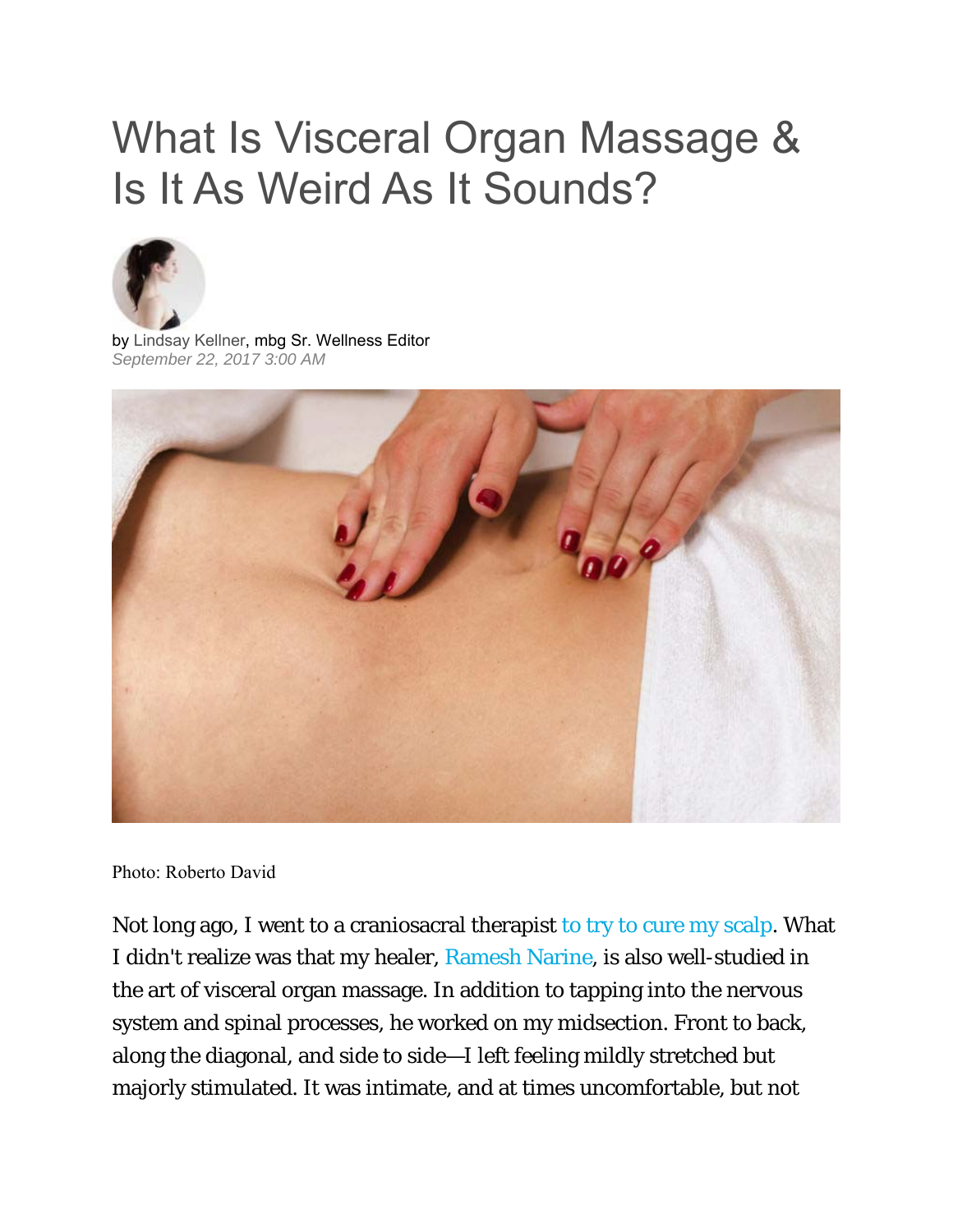because he made it so. In full disclosure, I was worried about the sounds that would come out of my body with the gentle pressure from his hands! They moved...old, undigested food? stagnant energy? muscular adhesions? stuck emotions?...and what followed was a week of deep, deep rest.

Curious and slightly skeptical, I grilled Narine after our session. What can I expect to happen now? I wasn't feeling any immediate reactions directly afterward. What was my body telling you? How do you know when you need visceral organ manipulation? I had more questions than answers after this experience.

When I asked what organ typically demands his attention, he shared that many clients come in for what they think is a highly specialized reason. "Everyone has their something," he aptly pointed out, but a visceral massage therapist could easily make a living doing liver mobilizations alone. It makes sense—when the liver isn't functioning optimally, it can lead to fatigue, headaches, skin issues, and more. These symptoms would be enough to drive anyone to a more holistic solution, like organ massage.

One wide misconception is what the technique itself actually feels like. The word "visceral" connotes toughness, but it's actually pretty gentle and slow. It's like Reiki but firmer and with more intentional, palpable motion. He mentioned that prospective clients tend to believe that they need deep tissue stimulation for bodywork to be effective. "That's simply not true," according to Narine. That said, the most common feedback he gets after a session is "you didn't really do anything." Sometimes clients experience an immediate release, but more often than not it comes out gradually during the time after a session. This is in contrast to conventional massage, which can leave you feeling like a relaxed, limber, nourished version of yourself. I wasn't particularly relaxed during our session—it's hard to let go when someone is palpating your belly—but I did feel a shift the following week. I recovered